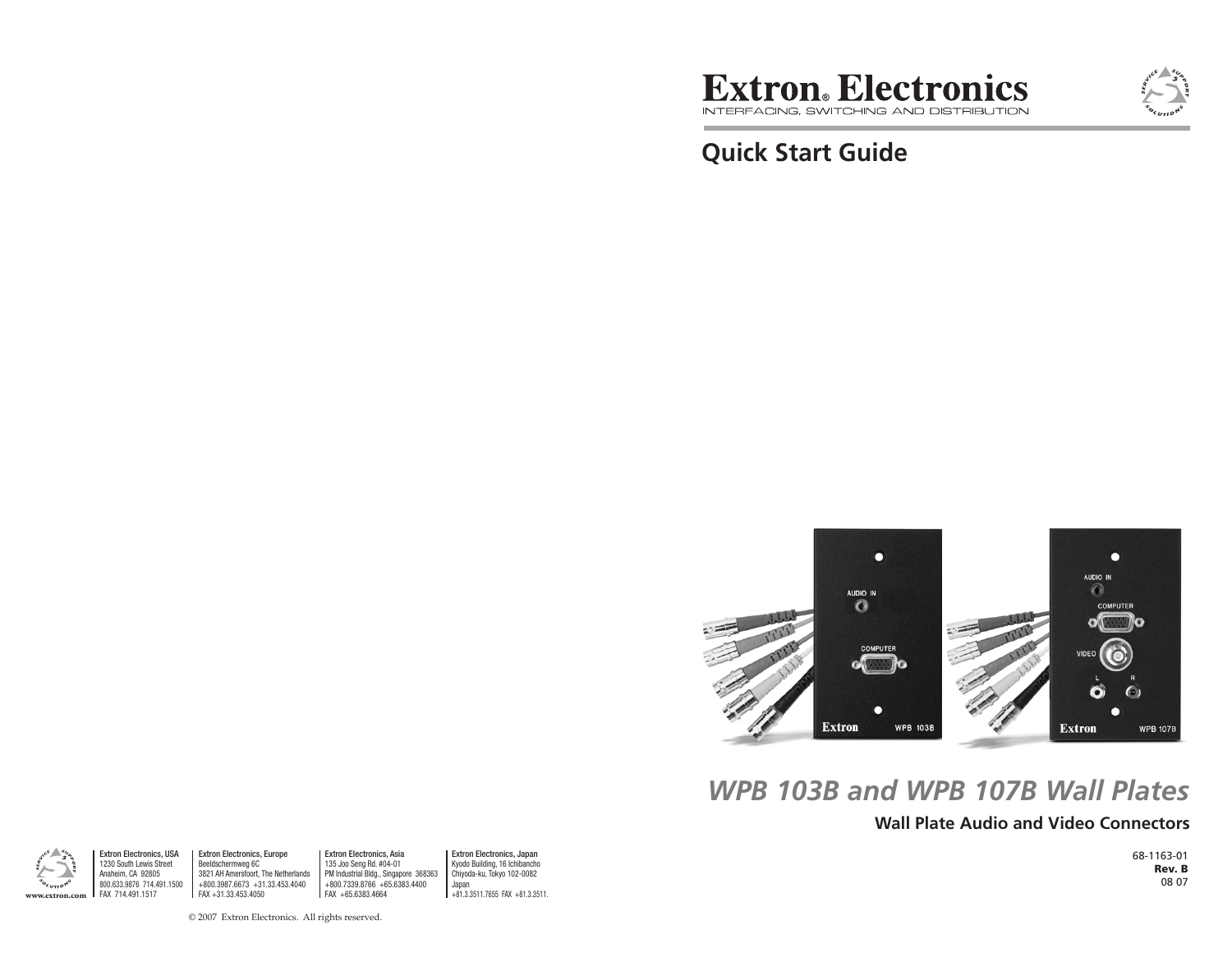# **Precautions**

#### Safety Instructions • English



**operating and maintenance (servicing) instructions in the literature provided with the equipment. This symbol is intended to alert the user of the** 

**This symbol is intended to alert the user of important** 

**presence of uninsulated dangerous voltage within the product's enclosure that may present a risk of electric shock.** 

#### Caution

**Read Instructions •** Read and understand all safety and operating

- instructions before using the equipment. **Retain Instructions** The safety instructions should be kept for future
- reference. **Follow Warnings** Follow all warnings and instructions marked on the equipment or in the user information.
- **Avoid Attachments** Do not use tools or attachments that are not recommended by the equipment manufacturer because they may be
- hazardous.

#### Consignes de Sécurité • Français



**documentation fournie avec le matériel contient des instructions importantes concernant l'exploitation et la maintenance (réparation).**

**Ce symbole sert à avertir l'utilisateur que la** 

**Ce symbole sert à avertir l'utilisateur de la présence dans le boîtier de l'appareil de tensions dangereuses non isolées posant des risques d'électrocution.**

#### Attention

**Lire les instructions•** Prendre connaissance de toutes les consignes de sécurité et d'exploitation avant d'utiliser le matériel.

**Conserver les instructions•** Ranger les consignes de sécurité afin de pouvoir les consulter à l'avenir. **Respecter les avertissements •** Observer tous les avertissements et consignes

marqués sur le matériel ou présentés dans la documentation utilisateur.

**Eviter les pièces de fixation •** Ne pas utiliser de pièces de fixation ni d'outils non recommentation de la recommentation de la risquerait de poser<br>mandés par le fabricant du matériel car cela risquerait de poser certains dangers.

#### Sicherheitsanleitungen • Deutsch **Dieses Symbol soll dem Benutzer in der im**



**Lieferumfang enthaltenen Dokumentation besonders wichtige Hinweise zur Bedienung und Wartung (Instandhaltung) geben. Dieses Symbol soll den Benutzer darauf aufmerksam** 

**machen, daß im Inneren des Gehäuses dieses**   $\sqrt{2}$ **Produktes gefährliche Spannungen, die nicht isoliert sind und die einen elektrischen Schock verursachen können, herrschen.**

### Achtung

- **ngen Bevor Sie das Gerät zum ersten Mal verwenden** seit der Ameridingen • bevor die das derar zum ersten war verwenden, sollten Sie alle Sicherheits-und Bedienungsanleitungen genau durchlesen und verstehen.
- **Aufbewahren der Anleitungen**  Die Hinweise zur elektrischen Sicherheit des Produktes sollten Sie aufbewahren, damit Sie im Bedarfsfall darauf zurückgreifen können.
- **Befolgen der Warnhinweise**  Befolgen Sie alle Warnhinweise und
- Anleitungen auf dem Gerät oder in der Benutzerdokumentation. **Keine Zusatzgeräte** • Verwenden Sie keine Werkzeuge oder Zusatzgeräte, erate • verwenden die keine werkzeuge oder Zusatzgerate,<br>sdrücklich vom Hersteller empfohlen wurden, da diese eine Gefahrenquelle darstellen können.

#### Instrucciones de seguridad • Español

**Este símbolo se utiliza para advertir al usuario sobre instrucciones importantes de operación y mantenimiento (o cambio de partes) que se desean destacar en el contenido de la documentación** 





**representar riesgo de electrocución.**  Precaucion

**Example 1** Leer y analizar todas las instrucciones de operación y Leer las instrucciones • Leer y analiza seguridad, antes de usar el equipo.

- **Conservar las instrucciones** Conservar las instrucciones de seguridad para futura consulta. **Obedecer las advertencias •** Todas las advertencias e instrucciones marcadas en el equipo o en la documentación del usuario, deben ser obedecidas.
- **Evitar el uso de accesorios** No usar herramientas o accesorios que no sean especificamente recomendados por el fabricante, ya que podrian implicar riesgos.

### Warning

- **Power sources**  $\overline{\bullet}$  This equipment should be operated only from the power source indicated on the product. This equipment is intended to be used with a main power system with a grounded (neutral) conductor. The third
- **Power disconnection •** To remove power from the equipment safely, remove all power cords from the rear of the equipment, or the desktop power module (if detachable), or from the power source receptacle (wall plug).
- **Power cord protection** Power cords should be routed so that they are not likely to be stepped on or pinched by items placed upon or against them. **Servicing •** Refer all servicing to qualified service personnel. There are no user-
- serviceable parts inside. To prevent the risk of shock, do not attempt to service this equipment yourself because opening or removing covers may expose you to dangerous voltage or other hazards.
- **Slots and openings •** If the equipment has slots or holes in the enclosure, these are provided to prevent overheating of sensitive components inside. These openings must never be blocked by other objects.
- **Lithium battery •** There is a danger of explosion if battery is incorrectly<br>replaced. Replace it only with the same or equivalent type recommended by<br>the manufacturer. Dispose of used batteries according to the manufactur instructions.

#### Avertissement

- **Alimentations•** Ne faire fonctionner ce matériel qu'avec la source d'alimentation indiquée sur l'appareil. Ce matériel doit être utilisé avec une alimentation principale<br>comportant un fil de terre (neutre). Le troisième contact (de mise à la terre) constitue<br>un dispositif de sécurité : n'essayez pas de
- **Déconnexion de l'alimentation** Pour mettre le matériel hors tension sans danger,<br>déconnectez tous les cordons d'alimentation de l'arrière de l'appareil ou du module<br>d'alimentation de bureau (s'il est amovible) ou encore
- **Protection du cordon d'alimentation** Acheminer les cordons d'alimentation de manière à ce que personne ne risque de marcher dessus et à ce qu'ils ne soient pas<br>écrasés ou pincés par des objets.<br>**Réparation-maintenance •** Faire exécuter toutes les interventions de réparation-
- maintenance par un technicien qualifié. Aucun des éléments internes ne peut être réparé par l'utilisateur. Afin d'éviter tout danger d'électrocution, l'utilisateur ne doit<br>pas essayer de procéder lui-même à ces opérations car l'ouverture ou le retrait des<br>couvercles risquent de l'exposer à de hautes te
- Fentes et orifices Si le boîtier de l'appareil comporte des fentes ou des orifices, ceux-ci servent à empêcher les composants internes sensibles de surchauffer. Ces ouverture ne doivent jamais être bloquées par des objets.
- **Lithium Batterie** Il a danger d'explosion s'll y a remplacment incorrect de la batterie. Remplacer uniquement avec une batterie du meme type ou d'un ype equivalent recommande par le constructeur. Mettre au reut les batteries usagees conformement aux instructions du fabricant.

#### Vorsicht

- $\begin{small} \textbf{Stromquellen} & \textbf{Dieses Cerät solllen} & \textbf{Dieses (i)~} \\ \textbf{Stromquellen} & \textbf{Dieses Cerät} & \textbf{Nverla} & \textbf{Cerät} & \textbf{val} & \textbf{cem} \\ \textbf{Stromquellen} & \textbf{Dieses Cerät} & \textbf{wurde für eine Verweindung mit einer Haupistromleitung mit einem geerdelen (neurtalen) Leiter konziepert. Der dritte Konduchits für einen Erdanschluß, und sellten eine Schrienistfunktion dar. Diese solltenicht umgangen oder außer Betrieb gesetzt werden. \end{small}$
- **Stromunterbrechung**  Um das Gerät auf sichere Weise vom Netz zu trennen, sollten Sie alle Netzkabel aus der Rückseite des Gerätes, aus der externen Stomversorgung (falls dies möglich ist) oder aus der Wandsteckdose ziehen.
- **Schutz des Netzkabels**  Netzkabel sollten stets so verlegt werden, daß sie nicht im Weg liegen und niemand darauf treten kann oder Objekte darauf- oder unmittelbar dagegengestellt werden können.
- **Wartung**  Alle Wartungsmaßnahmen sollten nur von qualifiziertem Servicepersonal durchgeführt werden. Die internen Komponenten des Gerätes sind wartungsfrei. Zur Vermeidung eines elektrischen Schocks versuchen Sie in keinem Fall, dieses Gerät selbst öffnen, da beim Entfernen der Abdeckungen die Gefahr eines elektrischen Schlags und/oder andere Gefahren bestehen.
- **Schlitze und Offnungen •** Wenn das Gerät Schlitze oder Löcher im Gehäuse aufweist,<br>dienen diese zur Vermeidung einer Überhitzung der empfindlichen Teile im<br>Inneren. Diese Öffnungen dürfen niemals von anderen Objekten bloc
- **Litium-Batterie**  Explosionsgefahr, falls die Batterie nicht richtig ersetzt wird. Ersetzen Sie verbrauchte Batterien nur durch den gleichen oder einen vergleichbaren Batterietyp, der auch vom Hersteller empfohlen wird. Entsorgen Sie verbrauchte Batterien bitte gemäß den Herstelleranweisungen.

#### Advertencia

- **Alimentación eléctrica** Este equipo debe conectarse únicamente a la fuente/tipo de alimentación eléctrica indicada en el mismo. La alimentación eléctrica de este equipo debe provenir de un sistema de distribución general con conductor neutro a tierra. La tercera pata (puesta a tierra) es una medida de seguridad, no puentearia ni eliminaria.<br>Desconexión de alimentación eléctrica e Para desconectar con seguridad la acometida
- **Desconexión de alimentación eléctrica •** Para desconectar con seguridad la acometida de alimentación eléctrica al equipo, desenchular todos los cables de alimentación en el panel trasero del equipo, o desenchufar el módul
- **Protección del cables de alimentación** Los cables de alimentación eléctrica se deben instalar en lugares donde no sean pisados ni apretados por objetos que se puedan apoyar sobre ellos.
- **Reparaciones/mantenimiento** Solicitar siempre los servicios técnicos de personal calificado. En el interior no hay partes a las que el usuario deba acceder. Para evitar riesgo de electrocución, no intentar personalmente la reparación/mantenimiento de este equipo, ya que al abrir o extraer las tapas puede quedar expuesto a voltajes peligrosos u otros riesgos.
- **Ranuras y aberturas** Si el equipo posee ranuras o orificios en su caja/alojamiento, es para evitar el sobrecalientamiento de componentes internos sensibles. Estas aberturas nunca se deben obstruir con otros objetos.
- **Batería de litio** Existe riesgo de explosión si esta batería se coloca en la posición incorrecta. Cambiar esta batería únicamente con el mismo tipo (o su equivalente) recomendado por el fabricante. Desachar las baterías usadas siguiendo las instrucciones del fabricante.

# **Precautions**



### $\big/$ 公 $\bigwedge$  这个符号警告用户该设备机壳内有暴 露的危险电压,有触电危险。

#### 注意

阅读说明书 • 用户使用该设备前必须阅读并理 解所有安全和使用说明。

- 保存说明书 用户应保存安全说明书以备将来使 用。 遵守警告 • 用户应遵守产品和用户指南上的所有安
- 全和操作说明。 避免追加 • 不要使用该产品厂商没有推荐的工具或 追加设备,以避免危险。

### 警告

- 电源 该设备只能使用产品上标明的电源。 设备 必须使用有地线的供电系统供电。 第三条线 (地线) 是安全设施, 不能不用或跳过。
- 拔掉电源 为安全地从设备拔掉电源,请拔掉所有设备后 或桌面电源的电源线,或任何接到市电系统的电源线。
- 电源线保护 妥善布线, 避免被踩踏, 或重物挤压。
- 维护 所有维修必须由认证的维修人员进行。 设备内部没 有用户可以更换的零件。为避免出现触电危险不要自己 试图打开设备盖子维修该设备。
- 通风孔 有些设备机壳上有通风槽或孔,它们是用来防止 机内敏感元件过热。 不要用任何东西挡住通风孔。

锂电池 • 不正确的更换电池会有爆炸的危险。 必须使用与 厂家推荐的相同或相近型号的电池。 按照生产厂的建 议处理废弃电池。

### FCC Class A Notice

This equipment has been tested and found to comply with the limits for a Class A digital device, pursuant to part 15 of the FCC Rules. Operation is subject to the following two conditions: (1) this device may not cause harmful interference, and (2) this device must accept any interference received, including interference that may cause undesired operation. The Class A limits are designed to provide reasonable protection against harmful interference when the equipment is operated in a commercial environment. This equipment generates, uses, and can radiate radio frequency energy and, if not installed and used in accordance with the instruction manual, may cause harmful interference to radio communications. Operation of this equipment in a residential area is likely to cause harmful interference, in which case the user will be required to correct the interference at his own expense.



N *This unit was tested with shielded cables on the peripheral devices. Shielded cables must be used with the unit to ensure compliance with FCC emissions limits.*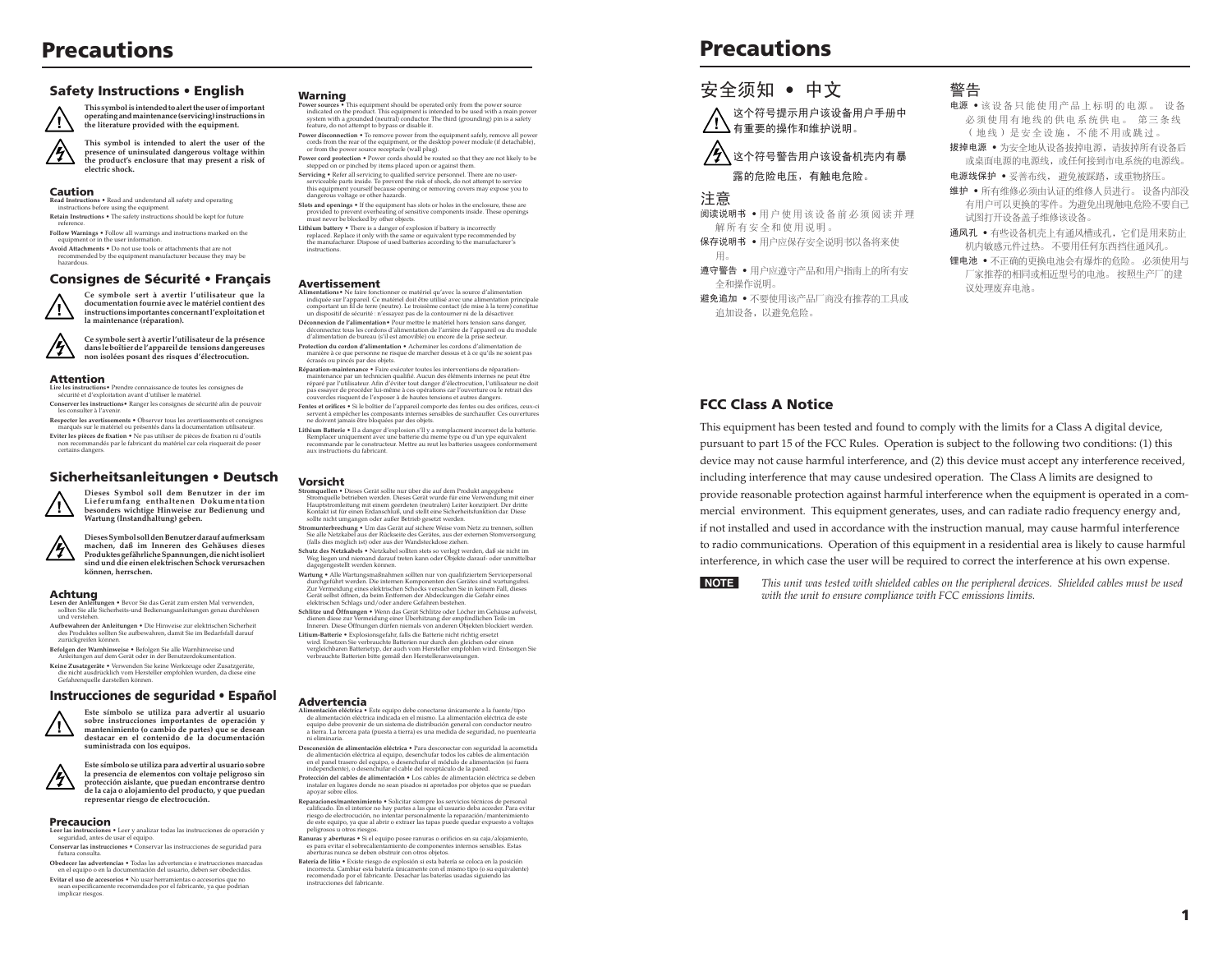# Quick Start Guide — WPB 103B and WPB 107B

**CAUTION** Installation and service must be performed by authorized *personnel only. These units must be installed in accordance with the National Electrical Code and with local electrical codes.*



N *These wall plates use pass-through connectors as well as active audio buffering without signal processing.*

To install the WPB wall plates, follow these steps.

### *Step 1*

**Select the site and run cables** through the wall or furniture where the wall plate(s) will be installed.

### *Step 2*

### **Prepare the site.**

- a) Cut a hole (see page 4 for a template) and install an electrical box or mud ring/mounting bracket. Cable clamps should be used to hold the cables in place for strain relief.
- b) Trim back and/or insulate exposed cable shields with heat shrink to reduce the chance of short circuits.

### *Step 3*

**Connect the terminated output cables** to the wall plate's rear panel connectors, captive screw connectors, or BNC pigtails, in the correct sequence**.**

- Buffered computer audio input from a 3.5 mm stereo mini plug is output on a captive screw connector. (See the diagram below).
- Buffered stereo audio input from two RCA connectors is output to captive screw connectors (WPB 107B only). (See the diagram below).



- Computer-video input on 15-pin HD connectors is output on five female BNC connectors.
- Composite video input on a female RCA connector is output on a female BNC connector (WPB 107B only).

### *Step 4*

**Temporarily attach the input cables** to the front panel connectors.

### *Step 5*

**Verify** that you have correctly wired the connectors and attached the cables, and then **test the system**: connect the input and output devices to a power source, turn them on, and check for the correct audio/video output.



### *Application example showing the WPB 107B*

### *Step 6*

Disconnect all the devices from the power source, and **correct any cabling errors**.

### *Step 7*

**Mount the wall plate to the wall or furniture.** Being careful not to damage the cables, place the wall plate onto or against the wall or furniture and secure it with the supplied screws.

### *Step 8*

**Reconnect the input cables** to the front panel connectors.

N *For full installation details, including a full size cut-out, consult the* WPB 103B and WPB 107B Installation Manual *online at www.extron.com.*